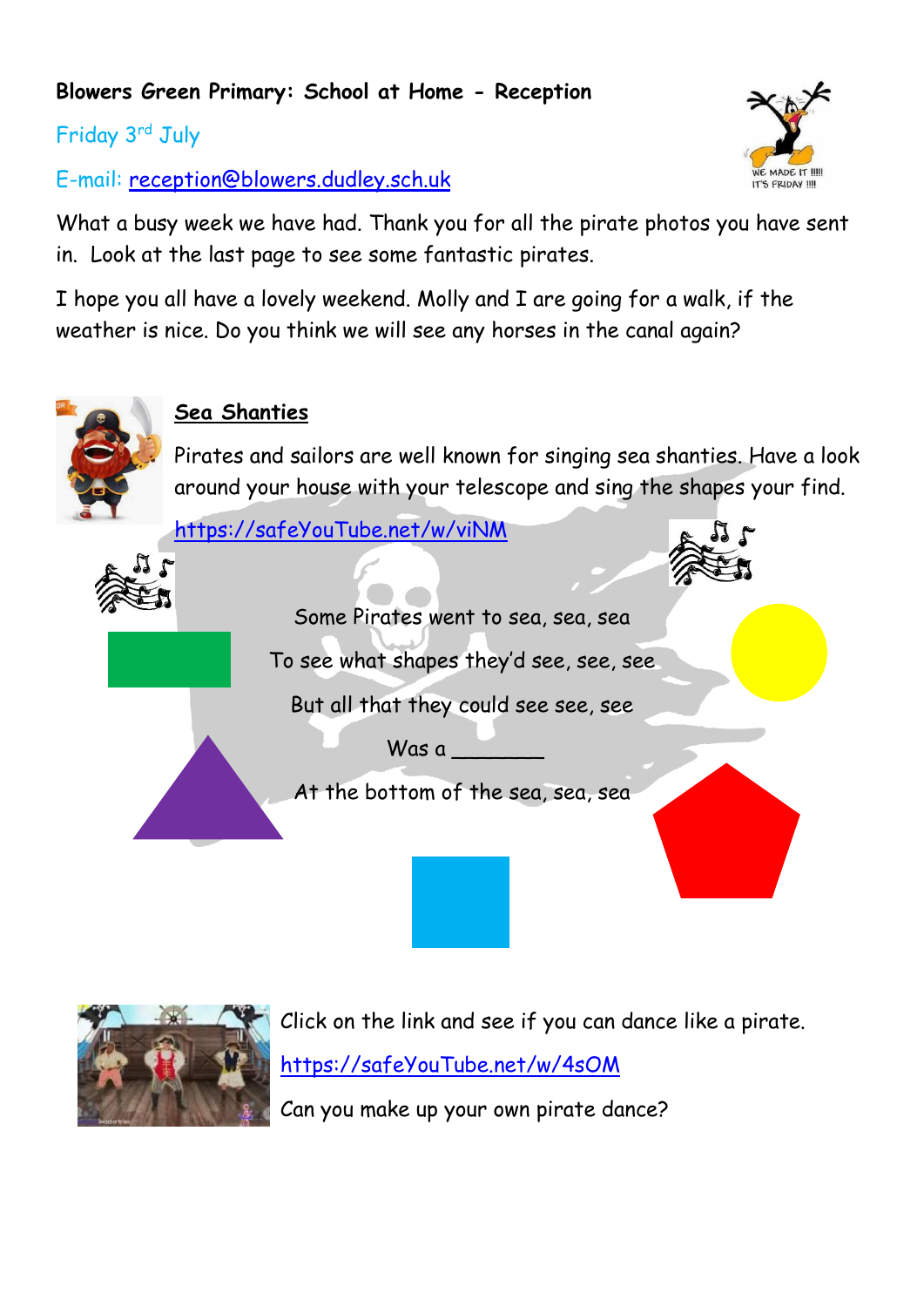

Can you make a rubbish bin and a treasure chest? Look at the pirates counting and see if it is correct. right = treasure wrong = rubbish bin!

Help the pirates with their counting!





## **Treasure Chest**

Do you have an empty box like an egg box or shoe box? Can you turn it into a special treasure chest?

When you can read the words on the coins pop them in your treasure box.



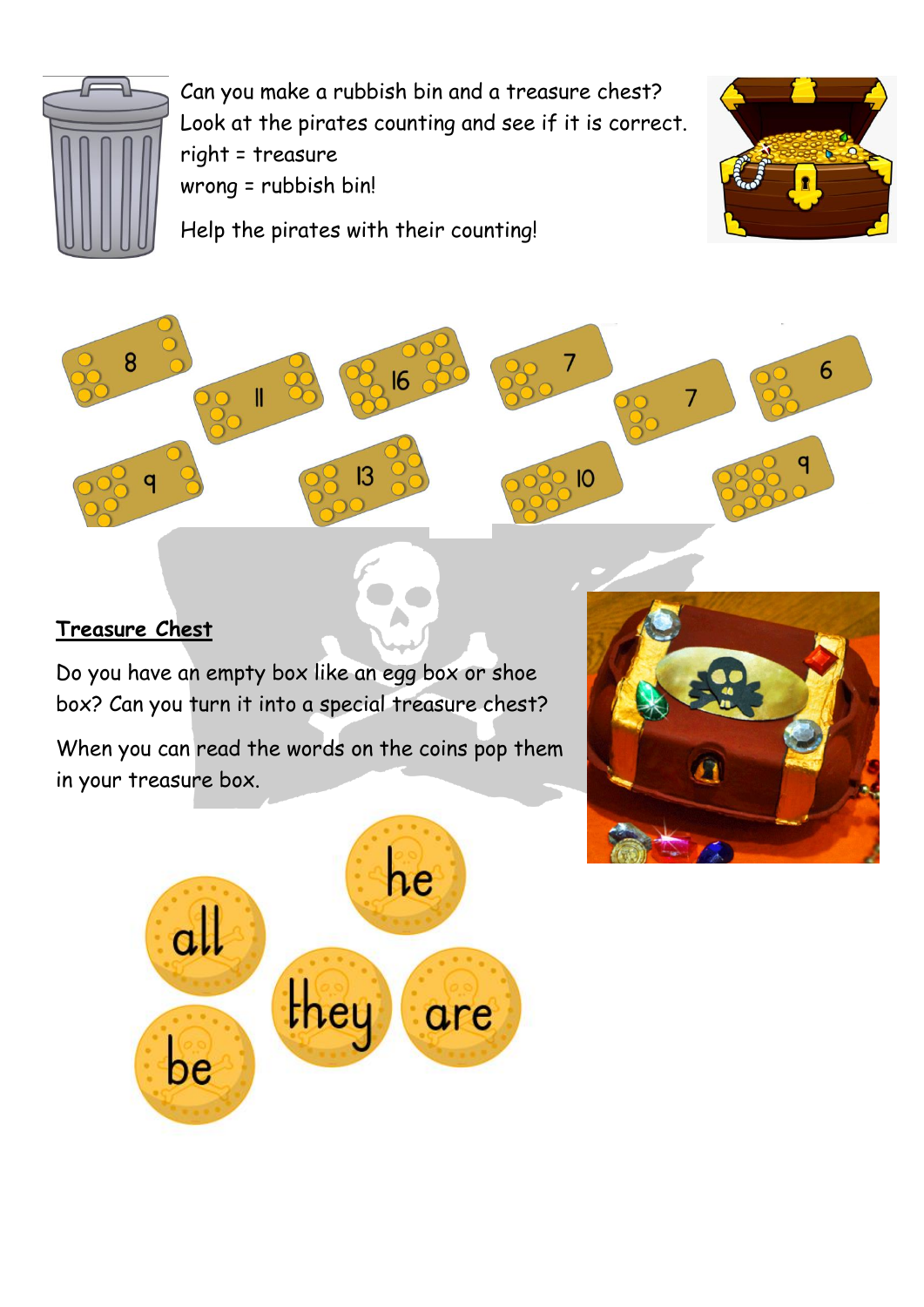# Roll, add and colour!